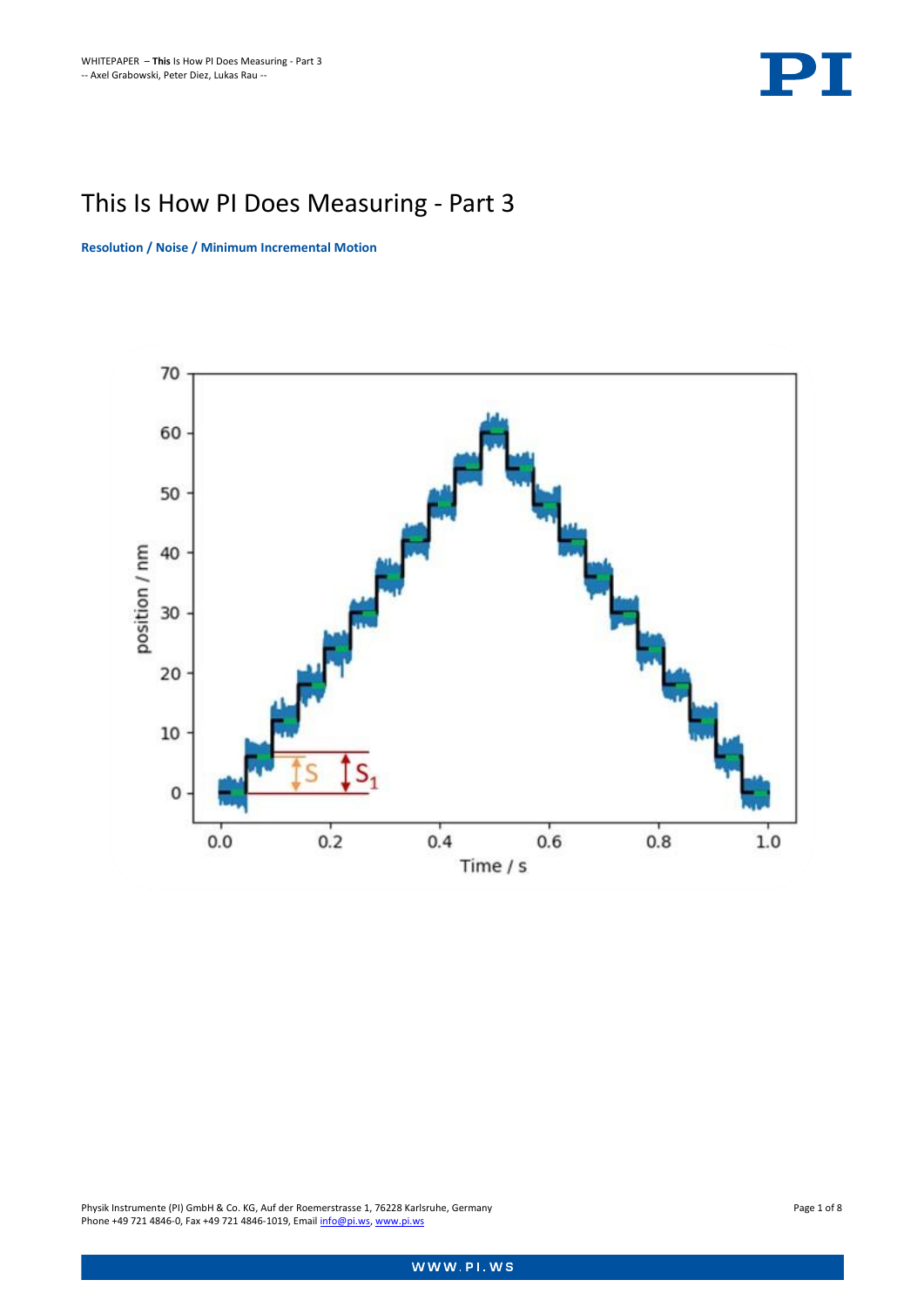## 1 Motivation

Micro- and nanopositioning systems from PI are characterized by their ability to execute the smallest positioning steps as well as stand still with as little change in position as possible. This document presents three variables which PI uses as a reference to make these system properties both visible and comparable:

- Resolution
- **Noise**
- <span id="page-1-1"></span>Minimum incremental motion

## 2 Performing the measurements

Before presenting the individual variables, we will briefly describe the measuring equipment used. For further information on measuring equipment, please refer to the white paper ["This Is How PI Does Measuring](https://www.physikinstrumente.de/fileadmin/user_upload/physik_instrumente/files/WP/PI-WP4011E-Measuring-Environment.pdf) - Part I".

### 2.1 Measurements using external measuring equipment

The external acquisition of measurement data is typically done using interferometers to determine the linear deflection or – for rotatory systems – the angular deflection.



**Figure 1** S*etup for measurements using external measuring equipment: positioning axis with mount for a reflector mirror, interferometer setup to measure the position*

<span id="page-1-0"></span>One such measurement setup is shown in [Figure 1,w](#page-1-0)hereby the linear deflection of the positioning axis is determined using an interferometer. The positioning axis is equipped with

reflector mirrors which are used by the interferometer for its measurements.

#### 2.2 Internal measurements

For an internal measurement, no external measuring equipment is used. Instead, sensor systems that are present within the system itself are also used for position control. Data can be obtained from these sensor systems by recording the position data via the controller's data recorder in digital systems, for example, and reading it out from there. In analog controller systems, the signals are tapped at the monitor output and evaluated.

### 2.3 Measuring position and other influencing factors

The measurements described here are typically performed at a position within the positioning range of the axis. Measurements at other positions may result in deviating measured values.

Furthermore, the values may differ depending on the controller used and the chosen settings for the control and measuring equipment. For example, it makes a difference whether the position control for the system has been optimized for low noise or for high dynamics. Ideally, the external measuring equipment should not influence the measurement results, but in practice this is not feasible in all situations and systems.

The measurements described here are typically performed on a time scale of a few seconds.

## <span id="page-1-2"></span>3 Resolution

### 3.1 Definition and special features of positioning system

In general, the resolution is defined as the smallest perceptible difference, for example to characterize measuring equipment. Translating this widely used term into the world of micro- and nanopositioning requires further delineation.

Physik Instrumente (PI) GmbH & Co. KG, Auf der Roemerstrasse 1, 76228 Karlsruhe, Germany Page 2 of 8 Phone +49 721 4846-0, Fax +49 721 4846-1019, Emai[l info@pi.ws,](mailto:info@pi.ws) [www.pi.ws](http://www.pi.ws/)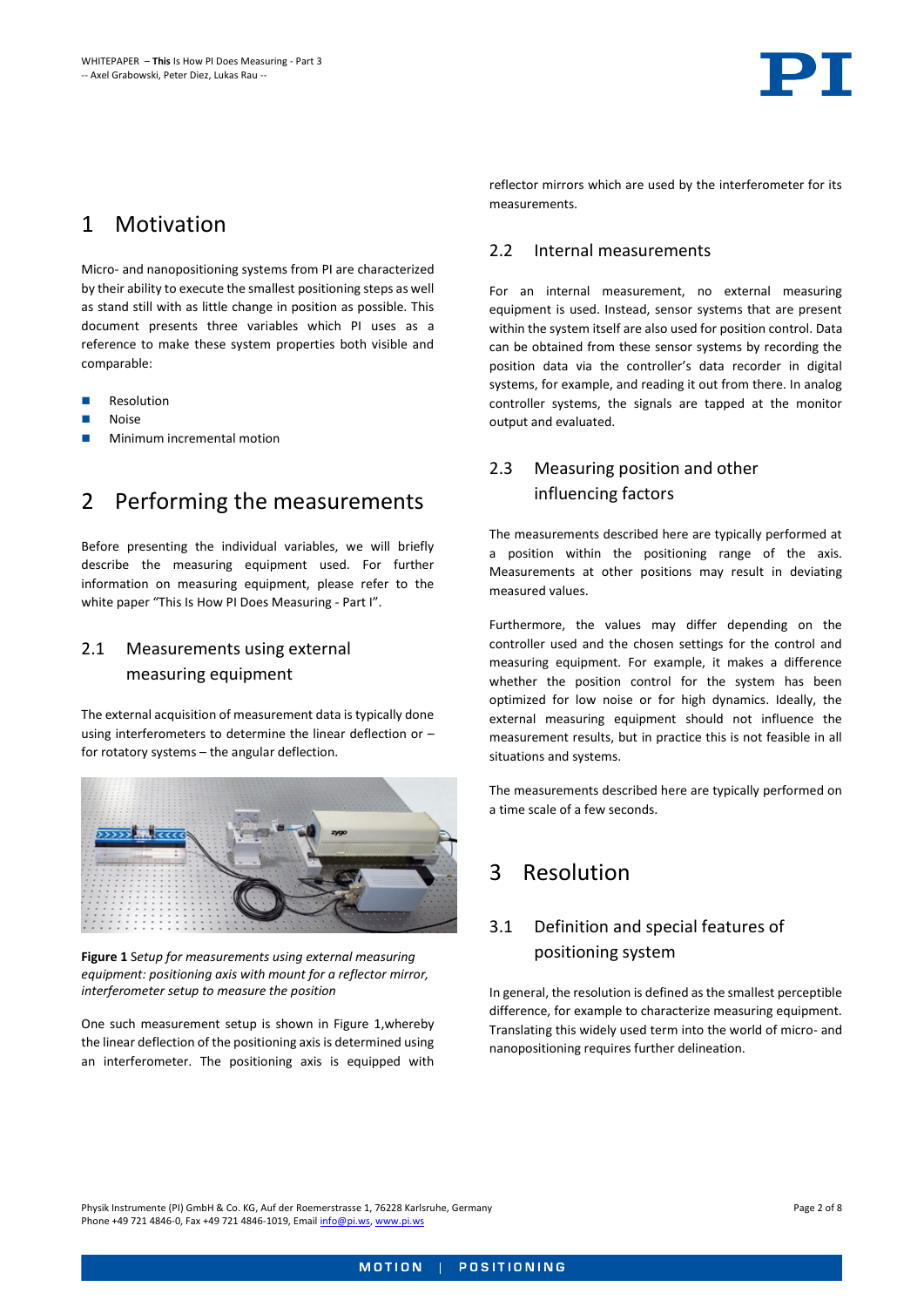

With regard to the resolution of positioning systems, it matters whether the data in the system is processed in digital or analog form.

Furthermore, a positioning system consists of different components that must be considered separately. Parts of the positioning system to which a resolution can be assigned:

- ◼ Electronics to control the actuator technology
- Drive element to generate the movement
- Sensor and internal measuring system to read out the position data
- Overall system, which is typically stabilized via a servo loop

Finally, it must be distinguished whether the underlying data is recorded internally in the system or externally via an external measuring device such as an interferometer; see chapte[r 2.](#page-1-1)

#### 3.2 Digital or analog?

If a digital data stream is available, the resolution corresponds to the smallest possible digital unit. This may be, for example, one bit from a digital sensor system or from the data stream at the digital interface of a controller, but also the smallest possible unit of control with a digital-to-analog converter.

If a digital data stream is not available (e.g., in completely analog systems), the resolution always corresponds to a standard deviation of a measured value. To allow this, of course, the resolution of the measuring equipment must be sufficiently high.

### 3.3 Components of a positioning system, design resolution

In some systems, the drive element itself has no limitation with regard to triggering. This applies to piezo actuators, for example. In other systems, however, the drive element has a specific resolution, such as a stepper motor that has a defined resolution per step. In all cases, the resolution of the overall system is ultimately determined by the interaction between the control electronics and the drive element. In a closed servo loop, the resolution of the position sensor also contributes to the position resolution. Therefore, the resolution of the overall system may differ depending on whether the system is operated in servo-loop or open-loop mode.

Based on these considerations, a theoretical resolution limit can be calculated for certain systems, the so-called "design resolution". For a linear axis with a stepper motor, for example, the design resolution would be the resolution of one step converted to a linear movement. This calculated value indicates a theoretical lower limit which, however, is usually difficult to achieve in the overall system due to the interaction of the large number of individual components.

#### 3.4 Internal or external measurement

In the case of an external measurement, for example the measurement of a complete system in front of an interferometer (see [Figure 1\)](#page-1-0), the resolution corresponds to a standard deviation of the measured values determined with the external measuring system. The resolution of the external measuring system is typically higher than the resolution of the system to be measured and can be regarded as quasi continuous.

## 4 Noise

#### 4.1 Definition

At PI, the noise is defined as the standard deviation determined from the measured values of a positioning system by means of statistical evaluation. If it is not possible to calculate such a standard deviation in a meaningful way, 0 is specified as the value. This may be the case, for example, if the incremental sensor of a system provides a noise-free signal, or if a stepper motor is only controlled in single steps, thus making the drivetrain noise-free.

#### 4.2 Noise vs. resolution

There are a number of cases where noise and resolution can be equated. These include, for example, all fully analog positioning systems, since no discretization is available in this case.

#### 4.3 Noise measurement

In the standard case, the noise measurement is performed by determining the noise power density in the relevant frequency

Physik Instrumente (PI) GmbH & Co. KG, Auf der Roemerstrasse 1, 76228 Karlsruhe, Germany Page 3 of 8 Phone +49 721 4846-0, Fax +49 721 4846-1019, Emai[l info@pi.ws,](mailto:info@pi.ws) [www.pi.ws](http://www.pi.ws/)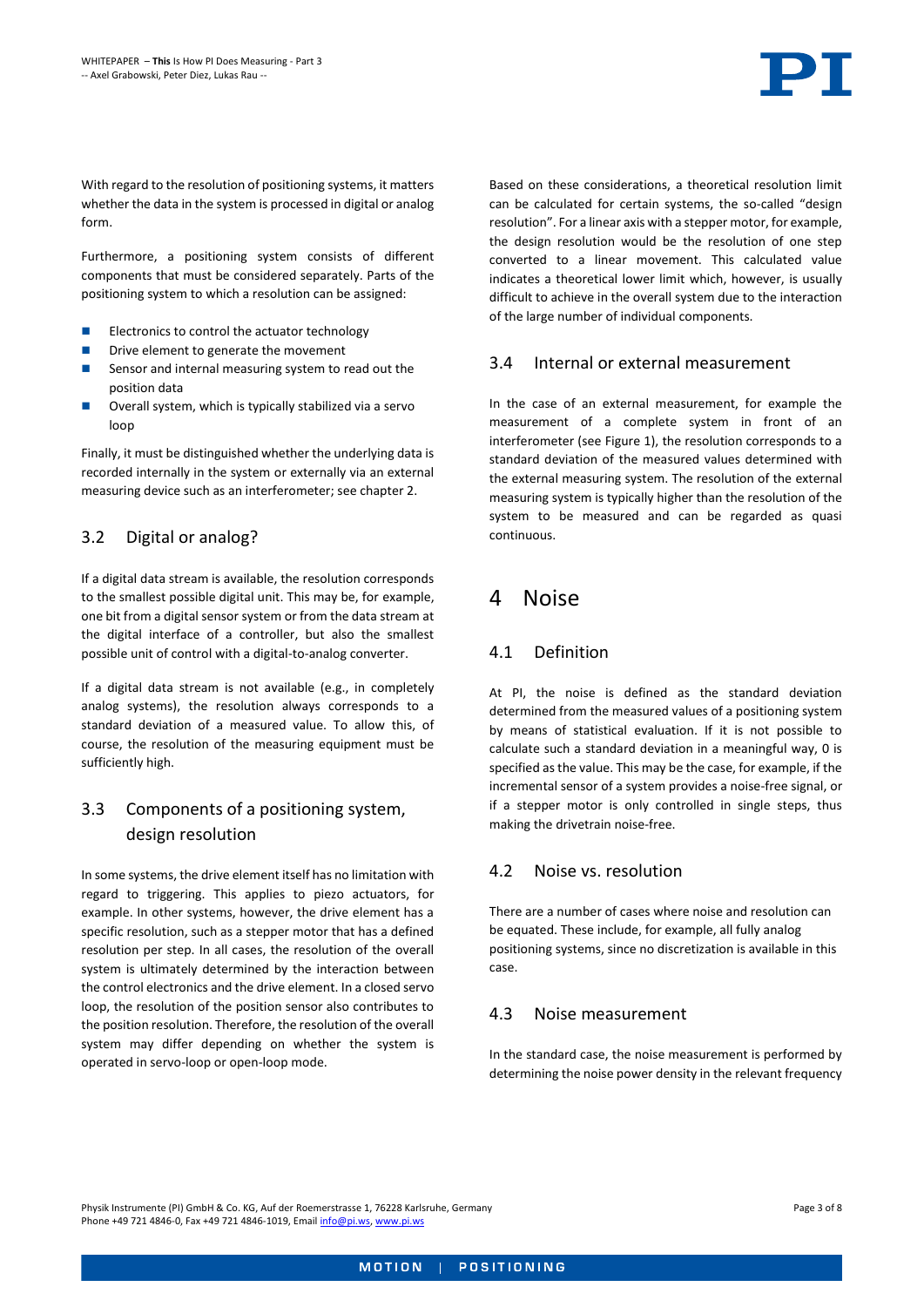range. In the simplified case, only a cumulative single value is determined over a specific frequency range.

In terms of the overall system, PI distinguishes between internal and external noise. The internal noise is measured using a signal generated by the system itself (e.g., analog output of an analog controller, internal data recorder in a digital system), while the external noise is measured using an external measuring device (e.g., an interferometer) on one axis of the positioning system. These relationships are shown in [Figure 2.](#page-3-0)

<span id="page-3-0"></span>

**Figure 2** *Illustration of the difference between the internal and external noise. The internal noise is measured via the feedback sensor installed inside the positioning system; the external noise is measured using external measuring equipment, e.g., an interferometer*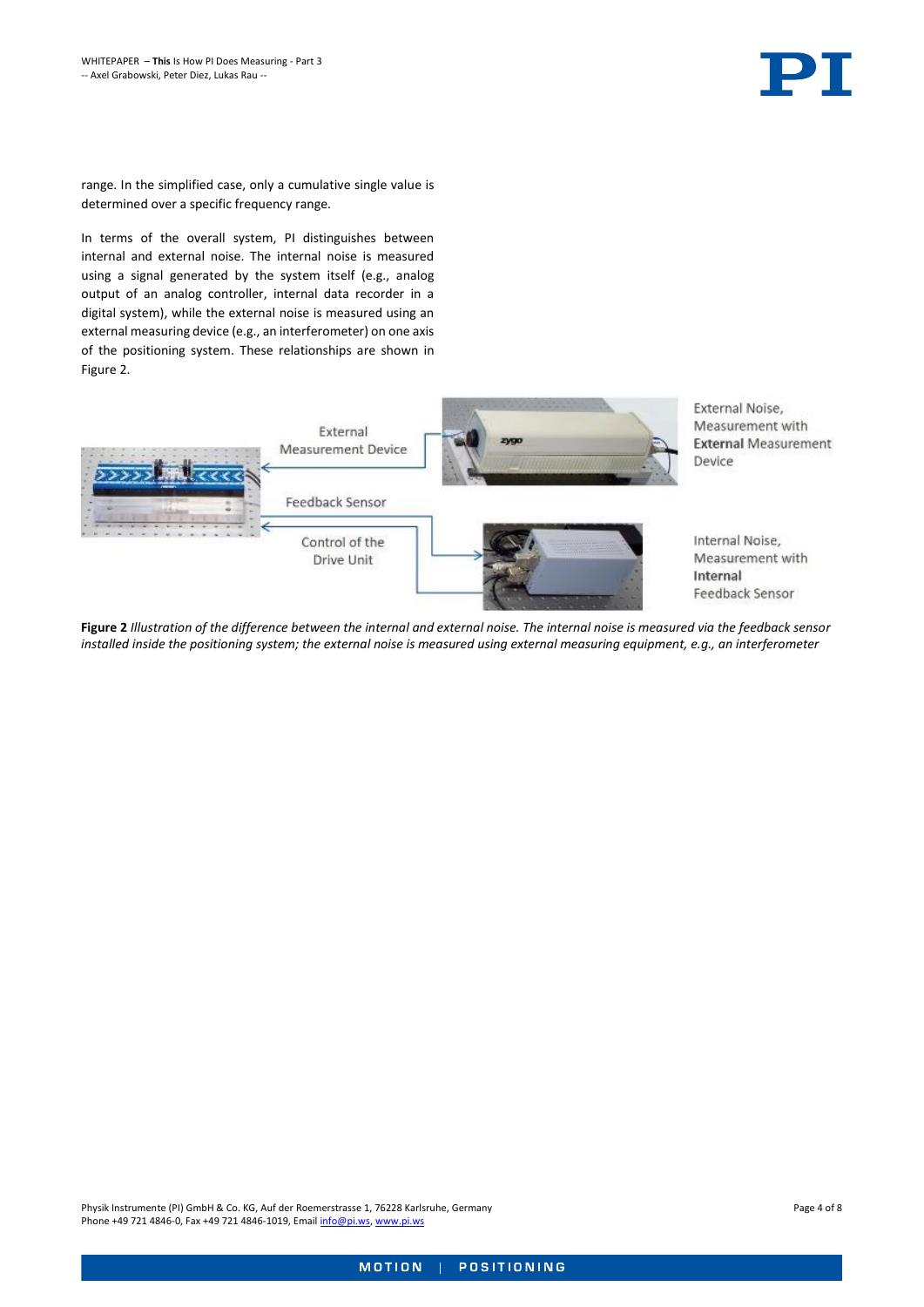

#### 4.4 Internal noise

For purely analog systems, the internal noise is measured with a digital multimeter in AC-coupled mode at the monitor output.

An example of internal noise measurement with a digital controller in the complete system case is shown in [Figure 3.](#page-4-0) Here, position data was recorded using the controller's internal data recorder. The resolution of the complete system is small compared to its noise, so the position noise is normally distributed and a standard deviation can be determined [\(Figure 3,](#page-4-0) bottom right). The data was recorded at the maximum sampling rate for a defined period (typically 1 second).

[Figure 3](#page-4-0) illustrates the difference between the internal resolution and the internal noise when the data was recorded with a digital system. According to the definition in chapter [3,](#page-1-2) the resolution corresponds to the smallest incremental movement of the system that can be detected in the digital data. Accordingly, it is evident that a meaningful histogram as shown in [Figure 3](#page-4-0) (bottom right) can only be created if the internal resolution is correspondingly small. If the internal resolution is larger than the signal noise, then the noise can take the value 0. The value of the noise is therefore limited by the value of the resolution.



<span id="page-4-0"></span>**Figure 3** *Example of an internal position measurement of a positioning system. The obtained measurement data is normally distributed (bottom right). The value of one standard deviation of this position data corresponds to the value of the noise (bottom right, orange). One digital increment corresponds to the resolution (top).*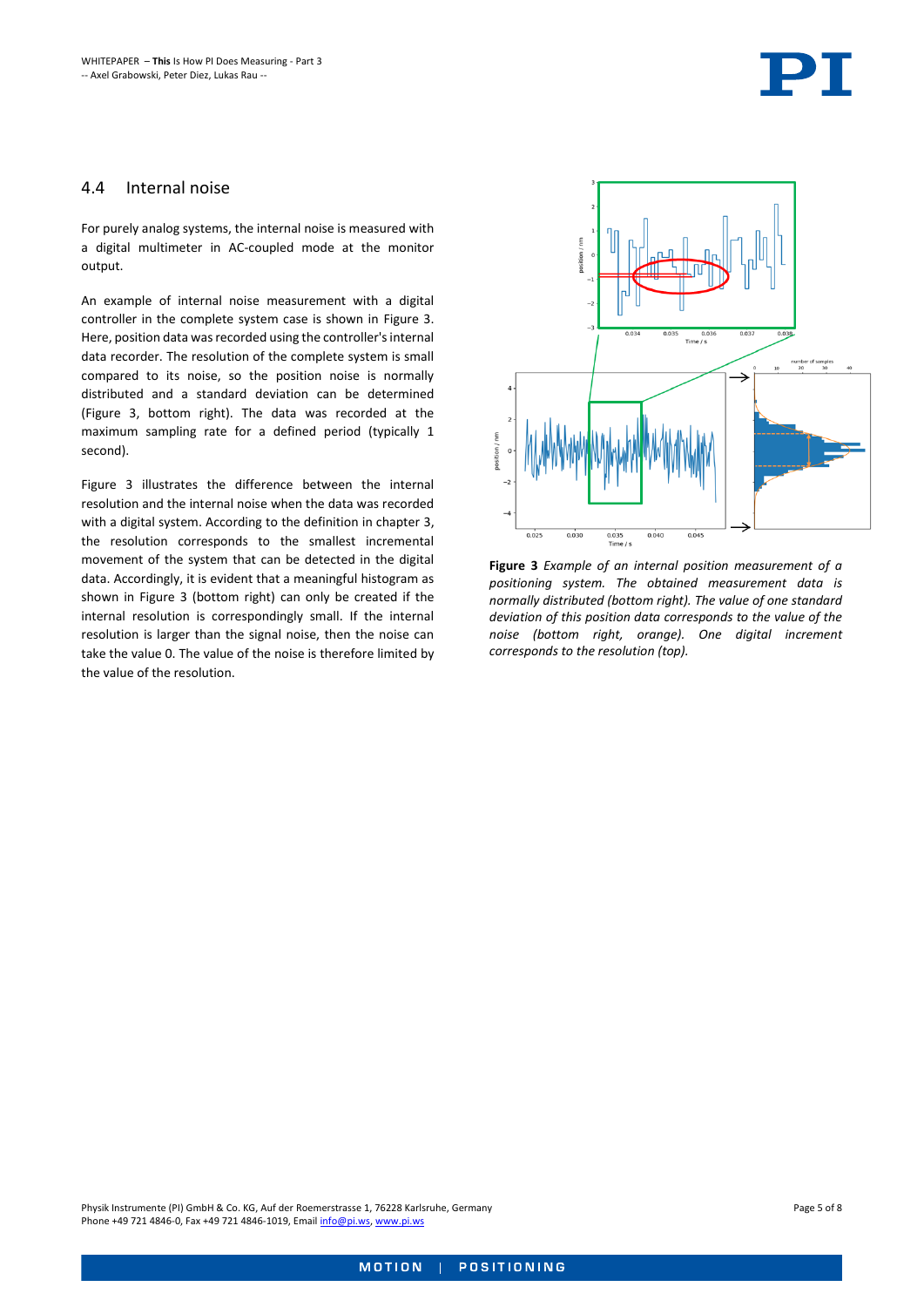#### 4.5 External noise

A measurement of the external noise is generally performed with external measuring equipment, e.g., an interferometer. For this purpose, the system is held at a specific position while simultaneously recording position data over a defined period (typically one second). To compensate for environmentdependent drifts during the measurement time, the data may be filtered with a high-pass filter (default: 1 Hz) or smoothed with a polynomial up to a maximum of the 5th order. If the noise is to be measured over longer periods, this high-pass filter must be adjusted accordingly. The standard deviation, which corresponds to the external noise of the overall system, is then determined from this position data.

The external noise defined here is also called "standstill jitter".

## 5 Minimum incremental motion

#### 5.1 Definition

PI defines the minimum incremental motion as the size of the smallest reliably detectable steps that the positioning system is capable of executing. To determine the smallest step size for the system, PI measures a predefined number of steps in forward and backward motion. For this purpose, measurement profiles with staircase functions for different step sizes are created and commanded. The obtained measurement data is then evaluated using predefined criteria.

### 5.2 Measurement methods and evaluation criteria

The procedure for measuring the incremental motion and the criteria for the reliable detectability of a step are explained below.

Each staircase function is defined with a fixed step width and number of forward and backward steps. The profile ends again at the defined starting position after the corresponding steps have been completed. Ten steps are selected by default. Additional steps can be inserted which take into account any backlash and ensure that this backlash does not influence the subsequent measurement results (the backlash can be determined via a separate measurement, which will not be

discussed in detail here). If backlash steps have been inserted during a measurement, this can be seen from the log[. Figure 4](#page-5-0) shows an example measurement profile with 3 backlash steps and 6 measurement steps per direction of motion.



<span id="page-5-0"></span>

As standard, only the measured position information obtained during the second half of the individual steps is taken into account in the evaluation (marked in green in [Figure 4\)](#page-5-0). This is to ensure that the step-and-settle of the positioning axis in relation to the target position is not included in the measured value. An attempt is also made to separate factors that are already determined by other measurements, such as noise.

To determine the minimum incremental motion, the mean incremental motion and its standard deviation are first determined using the obtained measurement data. This is shown as an example i[n Figure 5](#page-6-0) with 10 measuring steps and without backlash steps.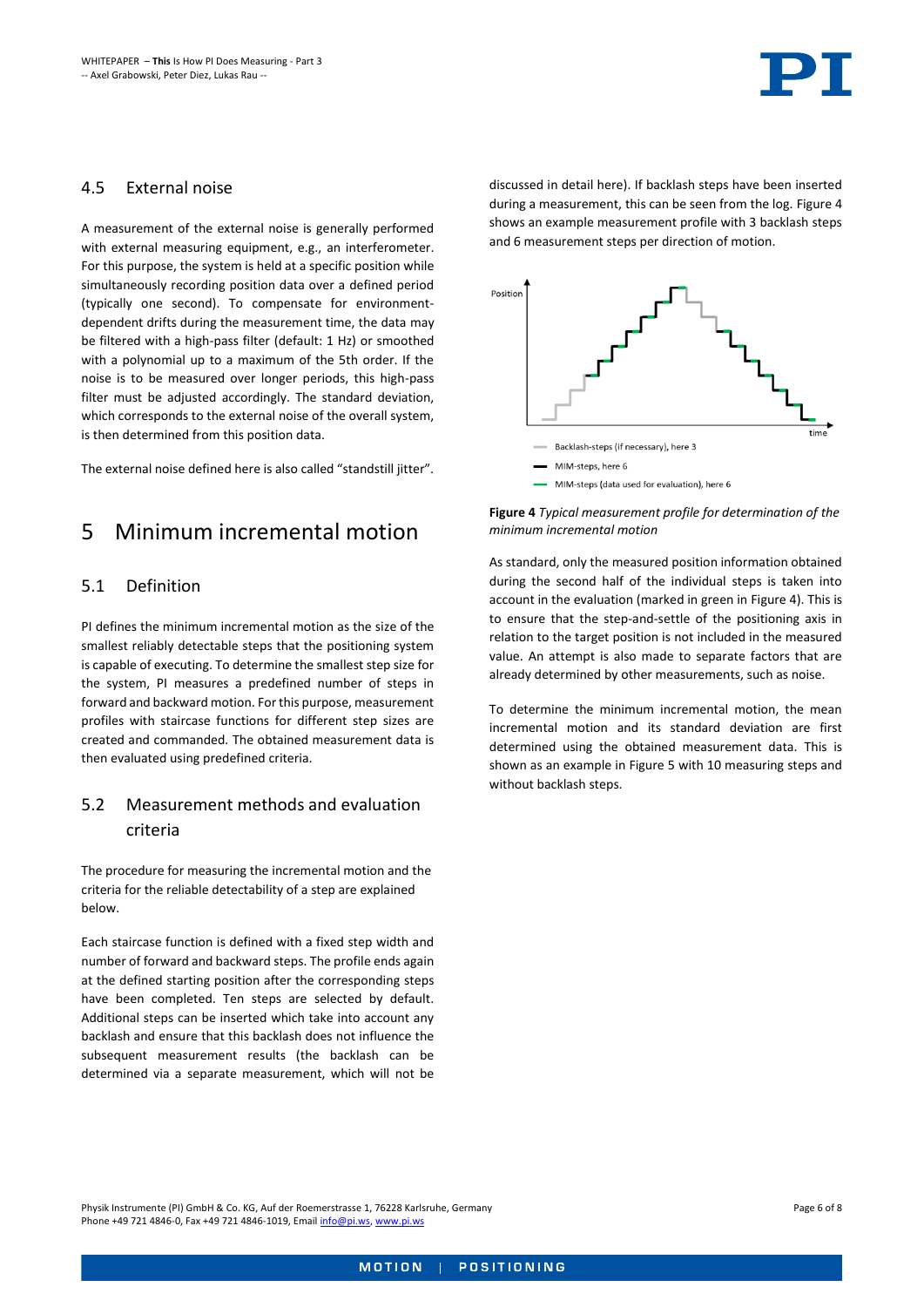

<span id="page-6-0"></span>**Figure 5** *Evaluation of a measurement to determine the minimum incremental motion. The target course is shown in black, the measured data in blue, and green indicates the range of the measured data that is used for the evaluation. The average size per step is shown in orange as an example. Red shows that the measured size of the first step differs slightly from the commanded step size.*

First, the incremental motion for each individual step is determined for both the forward and reverse directions, with only the area marked in green being included in the calculation. In [Figure 5,](#page-6-0) the measured incremental motion for the first step is shown in red as an example. With n measured steps, this results in a data set of 2n step sizes, since the steps in the forward and reverse directions are included equally in the evaluation. The mean value of the measured step sizes SM and the standard deviation of the measured step sizes SSTD are calculated from these 2n step sizes.

The mean deviation in the incremental motion is then determined from the mean value of these step sizes:

$$
\delta=(S_M-S)/S
$$

Furthermore, the noise of the signal is determined. For this purpose, the raw measured values can be filtered with a lowpass filter (4th-order Butterworth filter). On the basis of this filtered data, the noise is determined separately for each individual step for the area shown in green by calculating the standard deviation. This results in the values NSTD,i for each single step i of the 2n steps.

Finally, it must be verified whether the measurement meets the requirements for the minimum incremental motion.

A commanded step size is then accepted as the minimum incremental motion if all of the following criteria are met after a measurement run:

- 1.  $|\delta| < 20 \%$
- 2. 4 ∙ SSTD < S and
- 3.  $4 \cdot N_{STD.i} < S$ , for each single step i

## Authors



Dr. Axel Grabowski, Head of Sensor Technology Development



Peter Diez, Senior Industrial Engineer in the Measuring and Manufacturing Technology Group



Lukas Rau, Product Marketing Manager for Piezo Drives and Systems

Physik Instrumente (PI) GmbH & Co. KG, Auf der Roemerstrasse 1, 76228 Karlsruhe, Germany Page 7 of 8 Phone +49 721 4846-0, Fax +49 721 4846-1019, Emai[l info@pi.ws,](mailto:info@pi.ws) [www.pi.ws](http://www.pi.ws/)